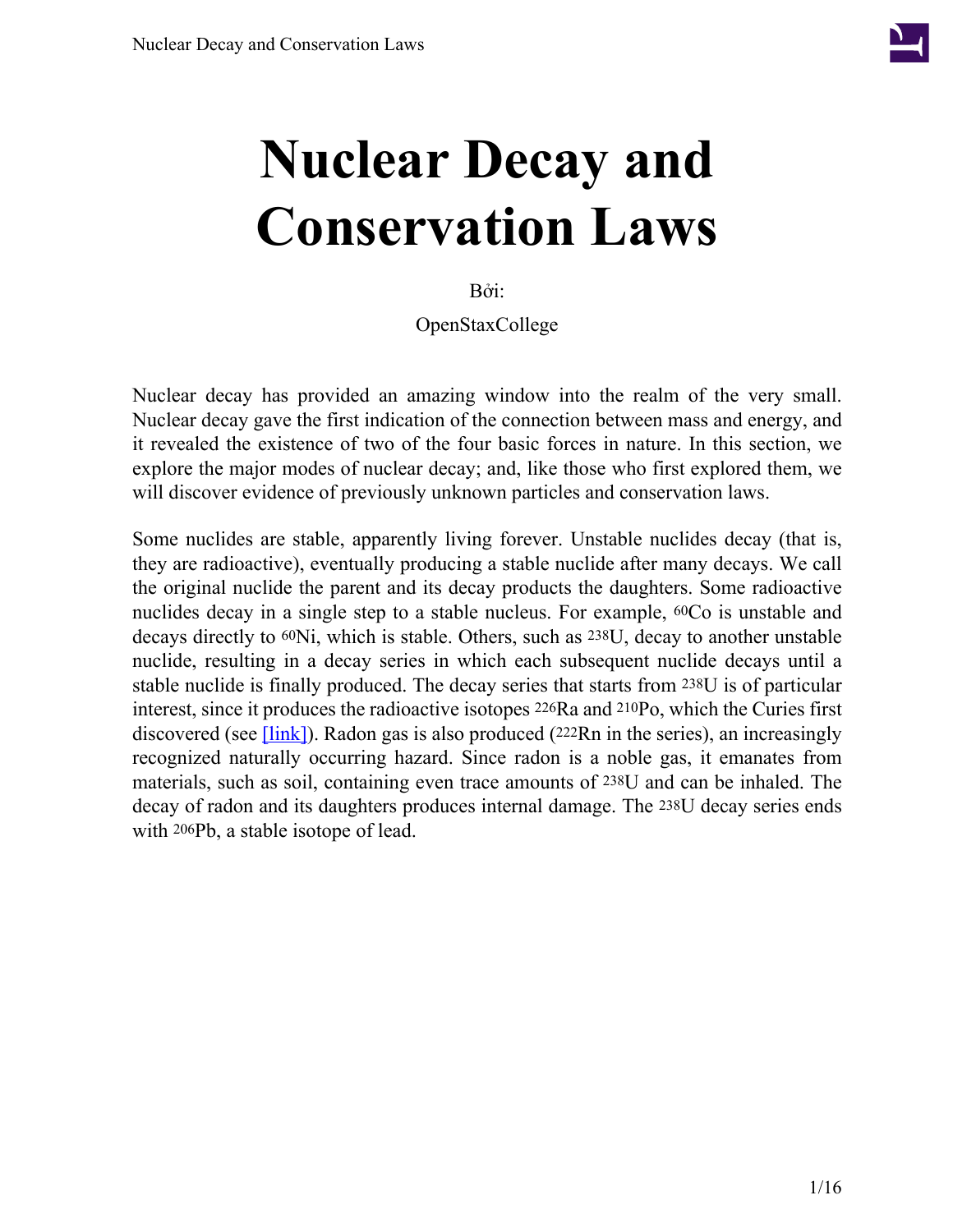<span id="page-1-0"></span>

*The decay series produced by 238U, the most common uranium isotope. Nuclides are graphed in the same manner as in the chart of nuclides. The type of decay for each member of the series is shown, as well as the half-lives. Note that some nuclides decay by more than one mode. You can see why radium and polonium are found in uranium ore. A stable isotope of lead is the end product of the series.*

Note that the daughters of  $\alpha$  decay shown in  $[\text{link}]$  always have two fewer protons and two fewer neutrons than the parent. This seems reasonable, since we know that α decay is the emission of a 4He nucleus, which has two protons and two neutrons. The daughters of β decay have one less neutron and one more proton than their parent. Beta decay is a little more subtle, as we shall see. No  $\gamma$  decays are shown in the figure, because they do not produce a daughter that differs from the parent.

#### **Alpha Decay**

In alpha decay, a 4He nucleus simply breaks away from the parent nucleus, leaving a daughter with two fewer protons and two fewer neutrons than the parent (see  $[\text{link}]$ ).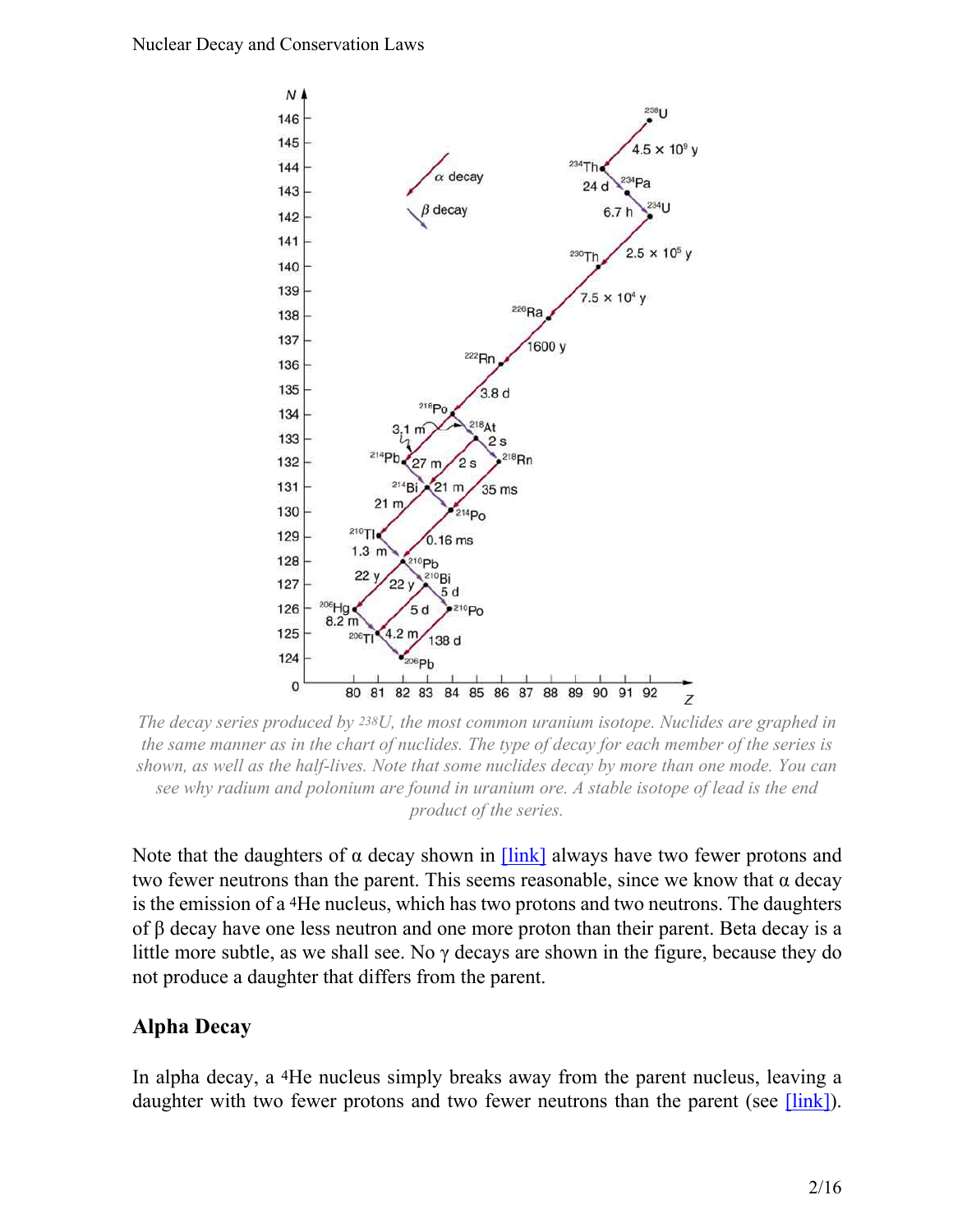One example of  $\alpha$  decay is shown in [\[link\]](#page-1-0) for 238U. Another nuclide that undergoes  $\alpha$ decay is 239Pu. The decay equations for these two nuclides are

 $238U \rightarrow 234Th_{92}^{234} + 4He$ 

and

<span id="page-2-0"></span> $239Pu \rightarrow 235U+4He$ .



*Alpha decay is the separation of a 4He nucleus from the parent. The daughter nucleus has two fewer protons and two fewer neutrons than the parent. Alpha decay occurs spontaneously only if the daughter and 4He nucleus have less total mass than the parent.*

If you examine the periodic table of the elements, you will find that Th has  $Z = 90$ , two fewer than U, which has  $Z = 92$ . Similarly, in the second decay equation, we see that U has two fewer protons than Pu, which has  $Z = 94$ . The general rule for  $\alpha$  decay is best written in the format  ${}_{Z}^{A}X_N$ . If a certain nuclide is known to  $\alpha$  decay (generally this information must be looked up in a table of isotopes, such as in  $\Delta$ ppendix B), its  $\alpha$  decay equation is

*A***X**<sub>*N*</sub> → *A* − 4**Y**<sub>*N*</sub> − 2</sub> + 4He<sub>2</sub> (α decay)

where Y is the nuclide that has two fewer protons than X, such as Th having two fewer than U. So if you were told that  $239Pu \alpha$  decays and were asked to write the complete decay equation, you would first look up which element has two fewer protons (an atomic number two lower) and find that this is uranium. Then since four nucleons have broken away from the original 239, its atomic mass would be 235.

It is instructive to examine conservation laws related to  $\alpha$  decay. You can see from the equation  ${}_{Z}^{A}X_{N} \rightarrow {}_{Z-2}^{A-4}Y_{N-2} + {}_{2}^{4}He_{2}$  that total charge is conserved. Linear and angular momentum are conserved, too. Although conserved angular momentum is not of great consequence in this type of decay, conservation of linear momentum has interesting consequences. If the nucleus is at rest when it decays, its momentum is zero. In that case, the fragments must fly in opposite directions with equal-magnitude momenta so that total momentum remains zero. This results in the α particle carrying away most of the energy, as a bullet from a heavy rifle carries away most of the energy of the powder burned to shoot it. Total mass–energy is also conserved: the energy produced in the decay comes from conversion of a fraction of the original mass. As discussed in **[Atomic](/m42585)** [Physics,](/m42585) the general relationship is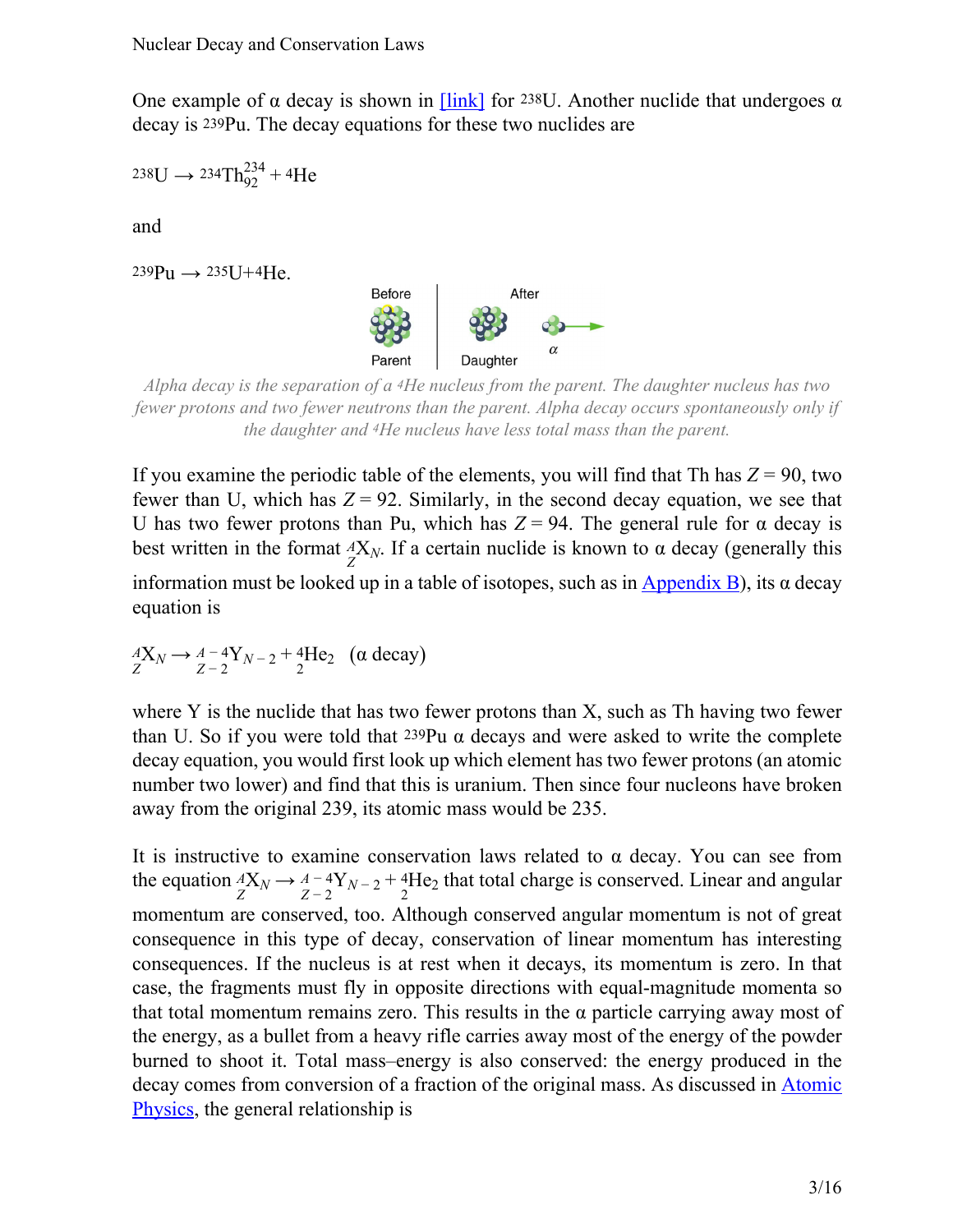$E = (\Delta m)c^2$ .

Here, *E* is the nuclear reaction energy (the reaction can be nuclear decay or any other reaction), and  $\Delta m$  is the difference in mass between initial and final products. When the final products have less total mass, Δ*m* is positive, and the reaction releases energy (is exothermic). When the products have greater total mass, the reaction is endothermic ( $\Delta m$  is negative) and must be induced with an energy input. For  $\alpha$  decay to be spontaneous, the decay products must have smaller mass than the parent.

Alpha Decay Energy Found from Nuclear Masses

Find the energy emitted in the  $\alpha$  decay of 239Pu.

#### **Strategy**

Nuclear reaction energy, such as released in  $\alpha$  decay, can be found using the equation  $E = (\Delta m)c^2$ . We must first find  $\Delta m$ , the difference in mass between the parent nucleus and the products of the decay. This is easily done using masses given in [Appendix A.](/m42699)

## **Solution**

The decay equation was given earlier for 239Pu ; it is

 $239Pu \rightarrow 235U+4He$ .

Thus the pertinent masses are those of  $239Pu$ ,  $235U$ , and the  $\alpha$  particle or  $4He$ , all of which are listed in **[Appendix](/m42699) A**. The initial mass was  $m(^{239}Pu) = 239.052157 u$ . The final mass is the sum  $m(^{235}U) + m(^{4}He) = 235.043924$  u + 4.002602 u = 239.046526 u. Thus,

$$
\Delta m = m(^{239}\text{Pu}) - [m(^{235}\text{U}) + m(^{4}\text{He})]
$$
  
= 239.052157 u-239.046526 u  
= 0.0005631 u.

Now we can find *E* by entering Δ*m* into the equation:

$$
E = (\Delta m)c^2 = (0.005631 \text{ u})c^2.
$$

We know 1 u =  $931.5$  MeV/ $c^2$ , and so

$$
E = (0.005631)(931.5 \text{ MeV}/c^2)(c^2) = 5.25 \text{ MeV}.
$$

#### **Discussion**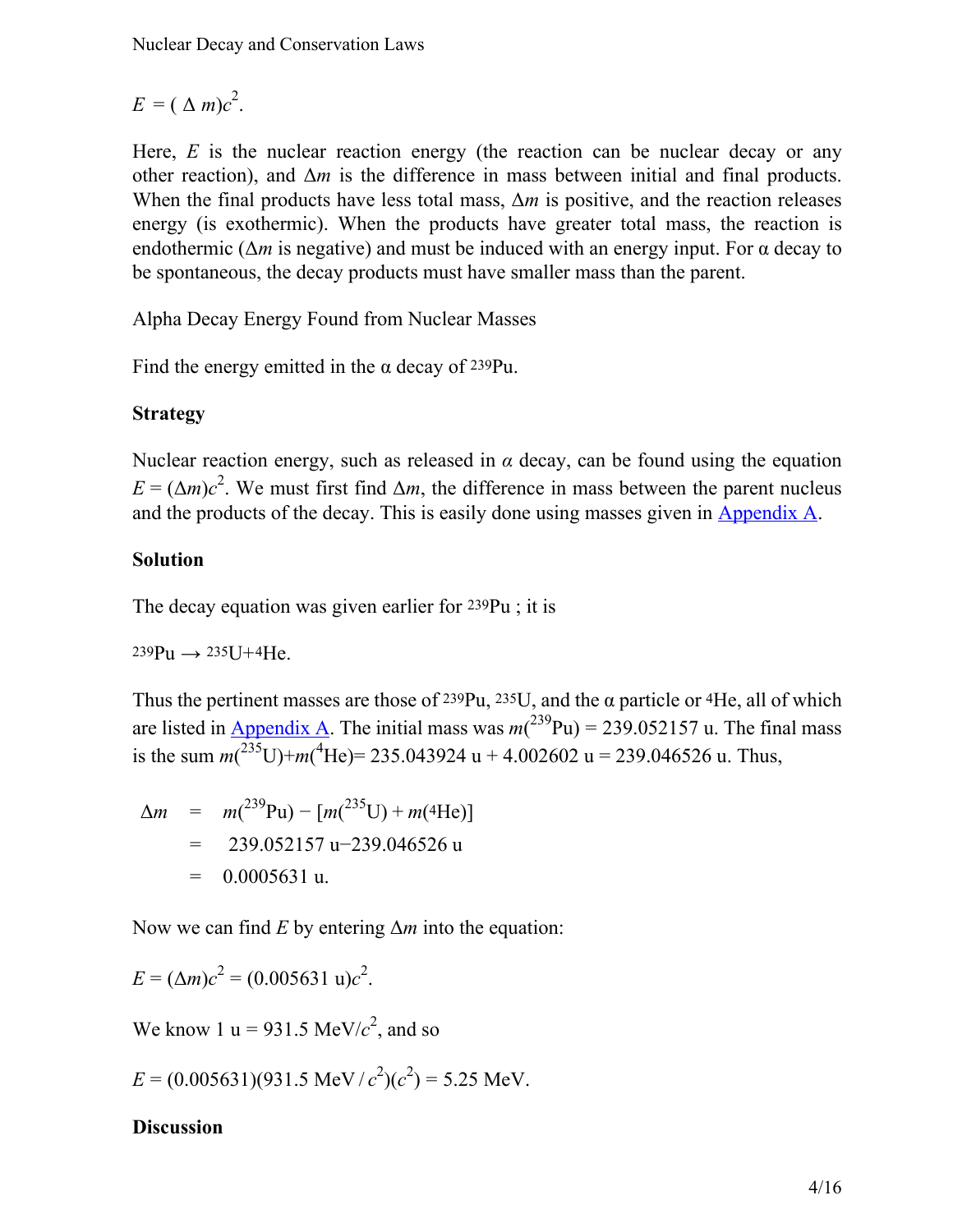The energy released in this  $\alpha$  decay is in the MeV range, about 10<sup>6</sup> times as great as typical chemical reaction energies, consistent with many previous discussions. Most of this energy becomes kinetic energy of the  $\alpha$  particle (or 4He nucleus), which moves away at high speed. The energy carried away by the recoil of the 235U nucleus is much smaller in order to conserve momentum. The 235U nucleus can be left in an excited state to later emit photons (γ rays). This decay is spontaneous and releases energy, because the products have less mass than the parent nucleus. The question of why the products have less mass will be discussed in [Binding](/m42640) Energy. Note that the masses given in [Appendix](/m42699) A are atomic masses of neutral atoms, including their electrons. The mass of the electrons is the same before and after  $\alpha$  decay, and so their masses subtract out when finding Δ*m*. In this case, there are 94 electrons before and after the decay.

## **Beta Decay**

There are actually *three* types of beta decay. The first discovered was "ordinary" beta decay and is called  $\beta^-$  decay or electron emission. The symbol  $\beta^-$  represents *an electron emitted in nuclear beta decay.* Cobalt-60 is a nuclide that  $\beta^-$  decays in the following manner:

 $^{60}Co \rightarrow ^{60}Ni+\beta^-$  + neutrino.

The neutrino is a particle emitted in beta decay that was unanticipated and is of fundamental importance. The neutrino was not even proposed in theory until more than 20 years after beta decay was known to involve electron emissions. Neutrinos are so difficult to detect that the first direct evidence of them was not obtained until 1953. Neutrinos are nearly massless, have no charge, and do not interact with nucleons via the strong nuclear force. Traveling approximately at the speed of light, they have little time to affect any nucleus they encounter. This is, owing to the fact that they have no charge (and they are not EM waves), they do not interact through the EM force. They do interact via the relatively weak and very short range weak nuclear force. Consequently, neutrinos escape almost any detector and penetrate almost any shielding. However, neutrinos do carry energy, angular momentum (they are fermions with half-integral spin), and linear momentum away from a beta decay. When accurate measurements of beta decay were made, it became apparent that energy, angular momentum, and linear momentum were not accounted for by the daughter nucleus and electron alone. Either a previously unsuspected particle was carrying them away, or three conservation laws were being violated. Wolfgang Pauli made a formal proposal for the existence of neutrinos in 1930. The Italian-born American physicist Enrico Fermi (1901–1954) gave neutrinos their name, meaning little neutral ones, when he developed a sophisticated theory of beta decay (see [\[link\]](#page-5-0)). Part of Fermi's theory was the identification of the weak nuclear force as being distinct from the strong nuclear force and in fact responsible for beta decay.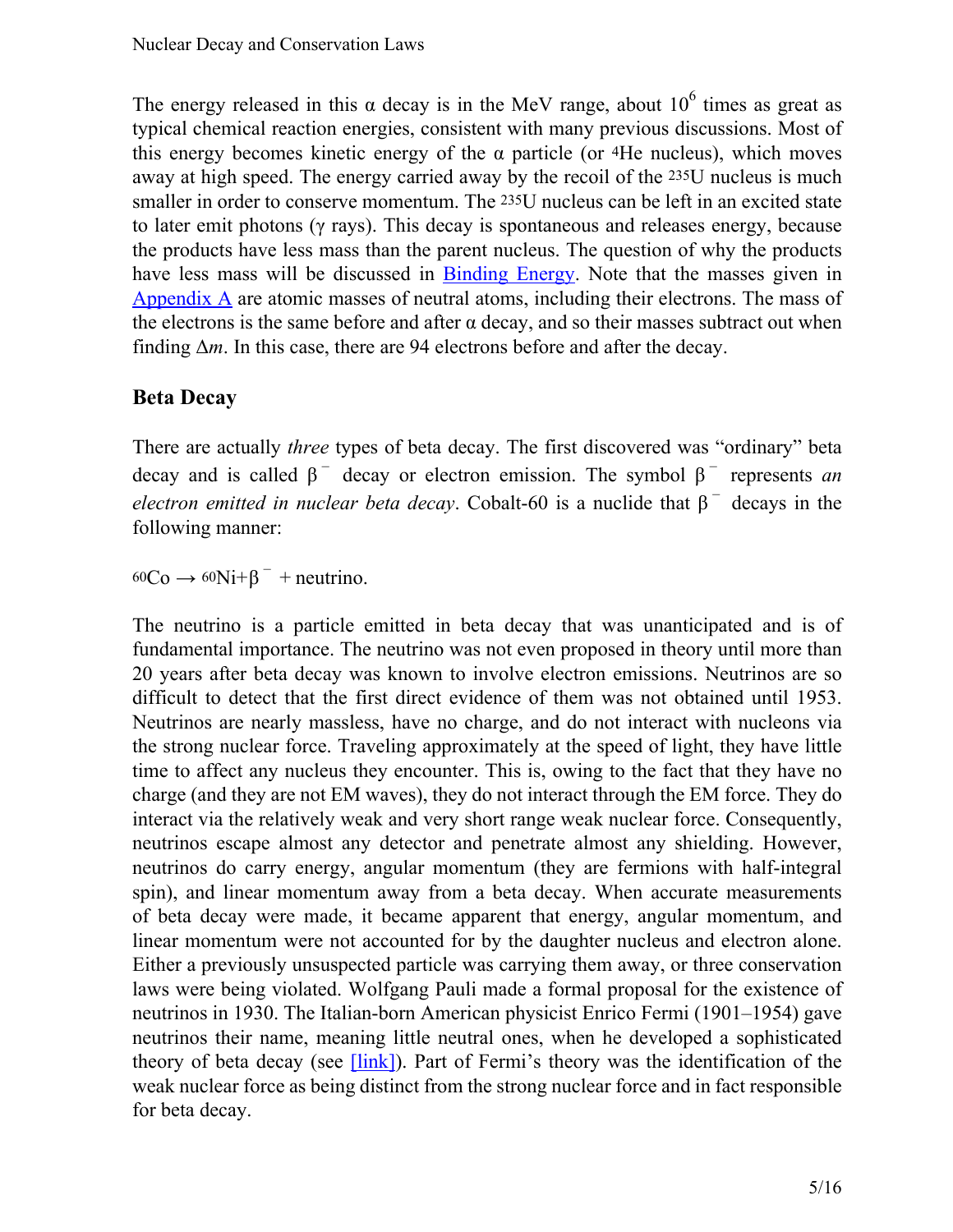

<span id="page-5-0"></span>*Enrico Fermi was nearly unique among 20th-century physicists—he made significant contributions both as an experimentalist and a theorist. His many contributions to theoretical physics included the identification of the weak nuclear force. The fermi (fm) is named after him, as are an entire class of subatomic particles (fermions), an element (Fermium), and a major research laboratory (Fermilab). His experimental work included studies of radioactivity, for which he won the 1938 Nobel Prize in physics, and creation of the first nuclear chain reaction. (credit: United States Department of Energy, Office of Public Affairs)*

The neutrino also reveals a new conservation law. There are various families of particles, one of which is the electron family. We propose that the number of members of the electron family is constant in any process or any closed system. In our example of beta decay, there are no members of the electron family present before the decay, but after, there is an electron and a neutrino. So electrons are given an electron family number of +1. The neutrino in  $\beta^-$  decay is an electron's antineutrino, given the symbol

¯ ν*e* , where ν is the Greek letter nu, and the subscript *e* means this neutrino is related to the electron. The bar indicates this is a particle of antimatter. (All particles have antimatter counterparts that are nearly identical except that they have the opposite charge. Antimatter is almost entirely absent on Earth, but it is found in nuclear decay and other nuclear and particle reactions as well as in outer space.) The electron's

antineutrino  $v_e$ , being antimatter, has an electron family number of  $-1$ . The total is zero, before and after the decay. The new conservation law, obeyed in all circumstances, states that the *total electron family number is constant*. An electron cannot be created without also creating an antimatter family member. This law is analogous to the conservation of charge in a situation where total charge is originally zero, and equal amounts of positive and negative charge must be created in a reaction to keep the total zero.

If a nuclide  $^A_X$ *N*<sub>*N*</sub> is known to β<sup>-</sup> decay, then its β<sup>-</sup> decay equation is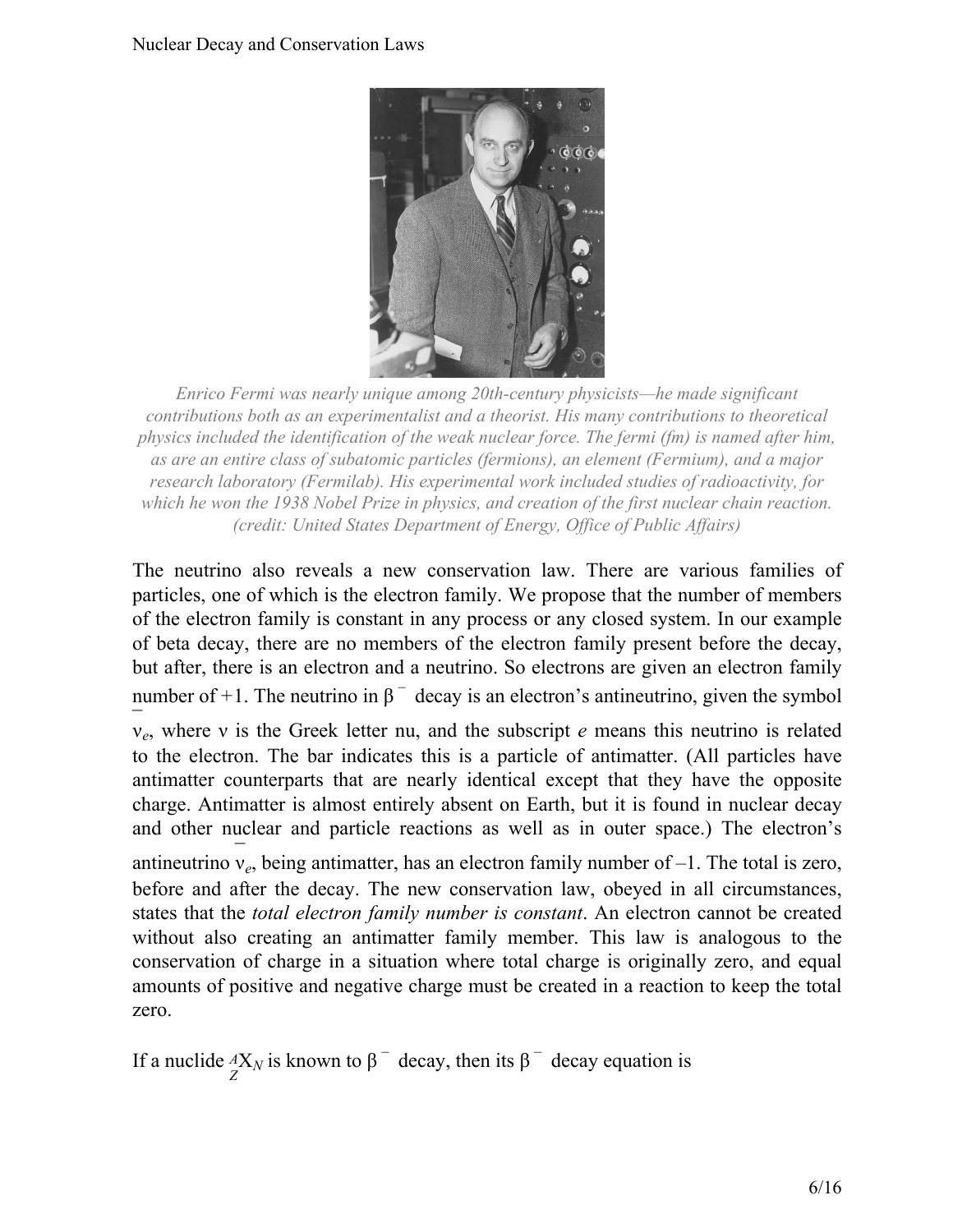$$
{}_{Z}^{A}\mathbf{X}_{N} \rightarrow {}_{Z+1}^{A}\mathbf{Y}_{N-1} + \beta^{-} + \overline{\nu}_{e} (\beta^{-} decay),
$$

where Y is the nuclide having one more proton than X (see  $[\text{link}]$ ). So if you know that a certain nuclide  $\beta^-$  decays, you can find the daughter nucleus by first looking up *Z* for the parent and then determining which element has atomic number  $Z + 1$ . In the example of the  $\beta$ <sup>-</sup> decay of <sup>60</sup>Co given earlier, we see that *Z* = 27 for Co and *Z* = 28 is Ni. It is as if one of the neutrons in the parent nucleus decays into a proton, electron, and neutrino. In fact, neutrons outside of nuclei do just that—they live only an average of a few minutes and  $β<sup>-</sup>$  decay in the following manner:

<span id="page-6-0"></span>

*In β − decay, the parent nucleus emits an electron and an antineutrino. The daughter nucleus has one more proton and one less neutron than its parent. Neutrinos interact so weakly that they are almost never directly observed, but they play a fundamental role in particle physics.*

We see that charge is conserved in  $\beta^-$  decay, since the total charge is *Z* before and after the decay. For example, in 60Co decay, total charge is 27 before decay, since cobalt has  $Z = 27$ . After decay, the daughter nucleus is Ni, which has  $Z = 28$ , and there is an electron, so that the total charge is also  $28 + (-1)$  or 27. Angular momentum is conserved, but not obviously (you have to examine the spins and angular momenta of the final products in detail to verify this). Linear momentum is also conserved, again imparting most of the decay energy to the electron and the antineutrino, since they are of low and zero mass, respectively. Another new conservation law is obeyed here and elsewhere in nature. *The total number of nucleons A is conserved*. In 60Co decay, for example, there are 60 nucleons before and after the decay. Note that total *A* is also conserved in  $\alpha$  decay. Also note that the total number of protons changes, as does the total number of neutrons, so that total *Z* and total *N* are *not* conserved in  $β<sup>-</sup>$  decay, as they are in  $\alpha$  decay. Energy released in  $\beta$ <sup>-</sup> decay can be calculated given the masses of the parent and products.

 $\beta$ <sup>-</sup> Decay Energy from Masses

Find the energy emitted in the  $\beta$ <sup>-</sup> decay of <sup>60</sup>Co.

#### **Strategy and Concept**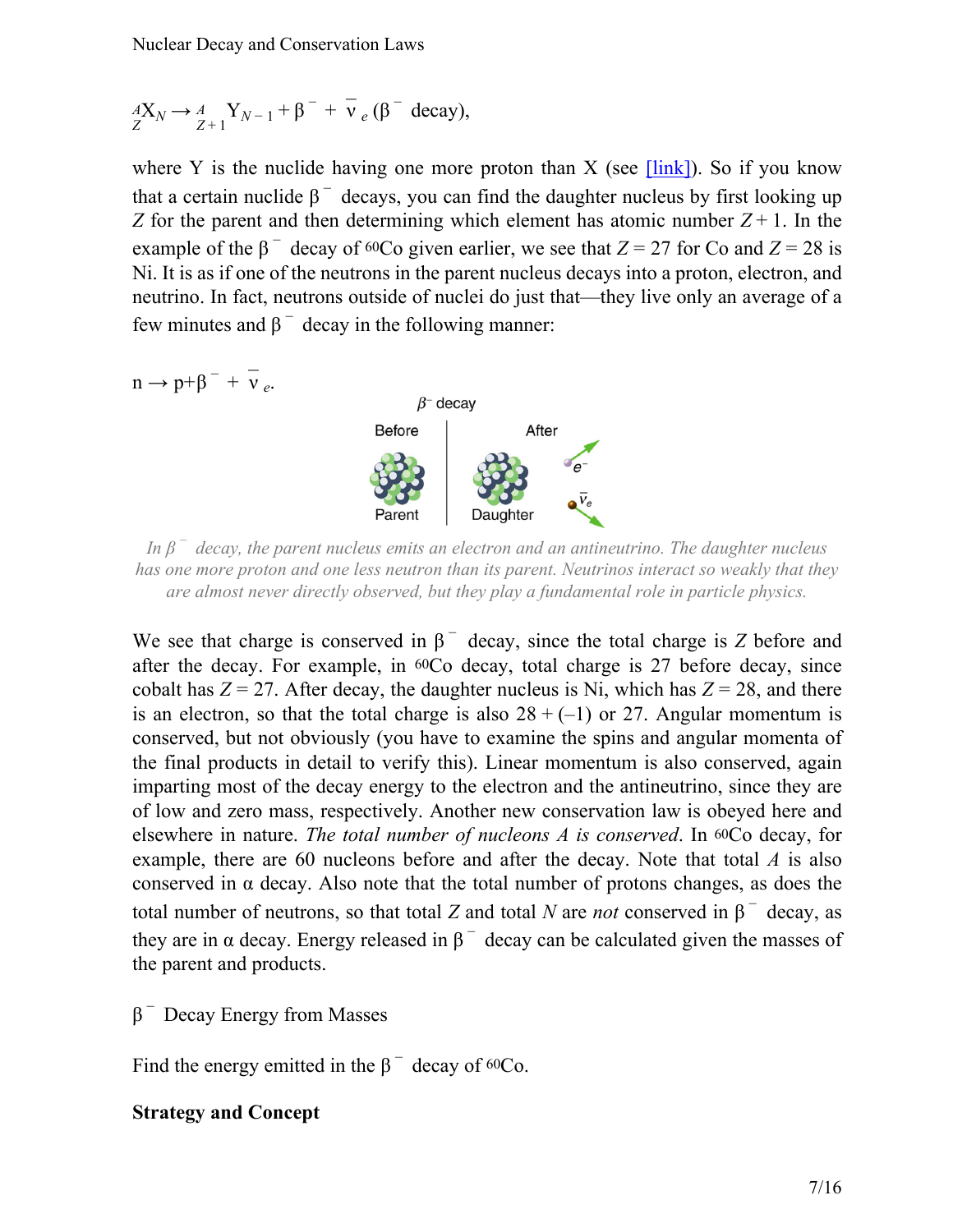As in the preceding example, we must first find  $\Delta m$ , the difference in mass between the parent nucleus and the products of the decay, using masses given in  $\Delta$ ppendix  $\Delta$ . Then the emitted energy is calculated as before, using  $E = (\Delta m)c^2$ . The initial mass is just that of the parent nucleus, and the final mass is that of the daughter nucleus and the electron created in the decay. The neutrino is massless, or nearly so. However, since the masses given in [Appendix](/m42699) A are for neutral atoms, the daughter nucleus has one more electron than the parent, and so the extra electron mass that corresponds to the  $\beta^-$  is included in the atomic mass of Ni. Thus,

 $\Delta m = m(60 \text{Co}) - m(60 \text{Ni}).$ 

#### **Solution**

The  $\beta$ <sup>-</sup> decay equation for <sup>60</sup>Co is

$$
{}_{27}^{60}Co_{33} \rightarrow {}_{28}^{60}Ni_{32} + \beta^- + \nu_e.
$$

As noticed,

 $\Delta m = m(60 \text{Co}) - m(60 \text{Ni}).$ 

Entering the masses found in [Appendix A](/m42699) gives

Δ*m* = 59.933820 u − 59.930789 u = 0.003031 u.

Thus,

 $E = (\Delta m)c^2 = (0.003031 \text{ u})c^2$ .

Using 1 u = 931.5 MeV/ $c^2$ , we obtain

 $E = (0.003031)(931.5 \text{ MeV}/c^2)(c^2) = 2.82 \text{ MeV}.$ 

#### **Discussion and Implications**

Perhaps the most difficult thing about this example is convincing yourself that the  $\beta$ <sup>-</sup> mass is included in the atomic mass of 60Ni. Beyond that are other implications. Again the decay energy is in the MeV range. This energy is shared by all of the products of the decay. In many 60Co decays, the daughter nucleus 60Ni is left in an excited state and emits photons ( $\gamma$  rays). Most of the remaining energy goes to the electron and neutrino, since the recoil kinetic energy of the daughter nucleus is small. One final note: the electron emitted in  $\beta^-$  decay is created in the nucleus at the time of decay.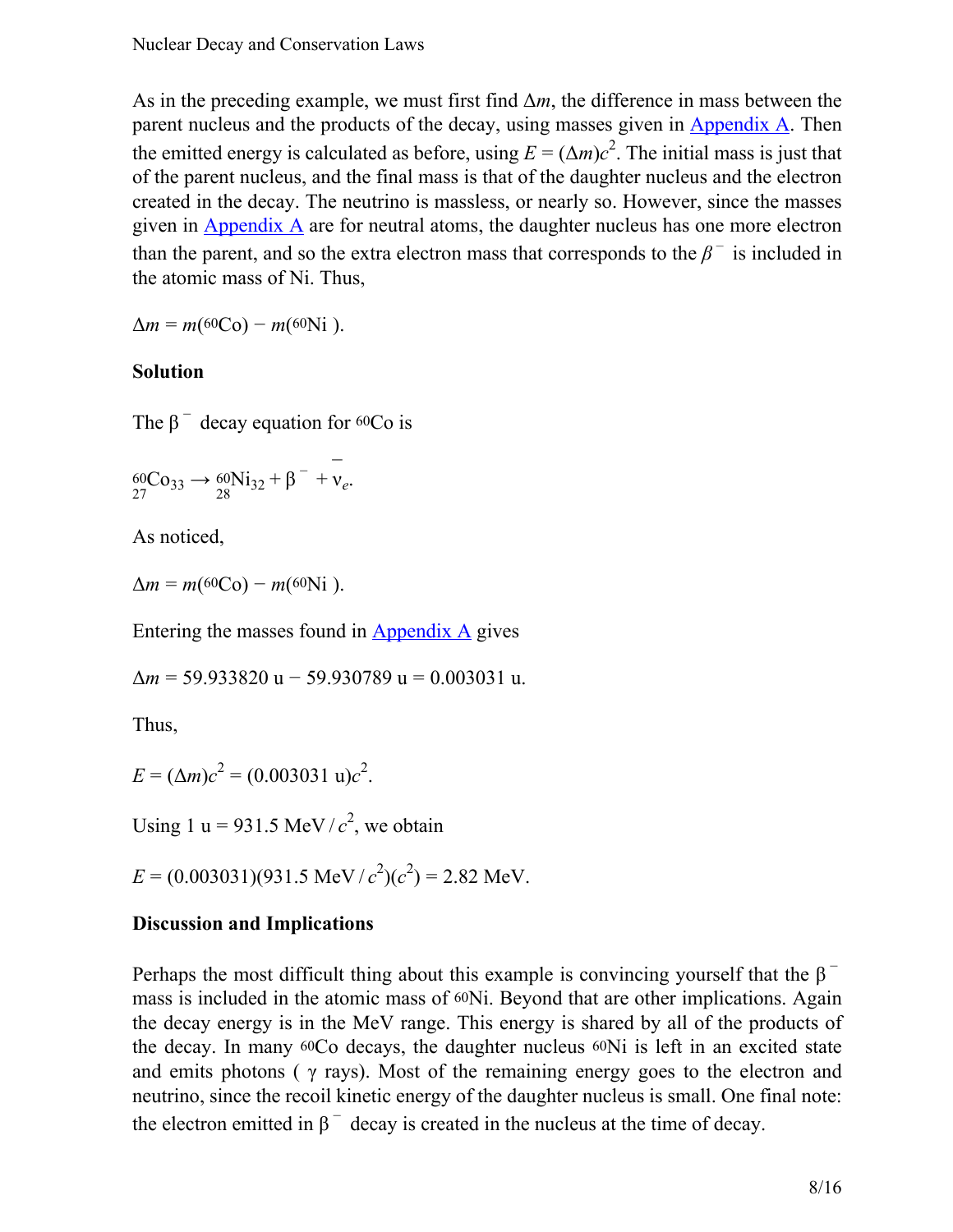<span id="page-8-0"></span>The second type of beta decay is less common than the first. It is  $\beta^+$ decay. Certain nuclides decay by the emission of a *positive* electron. This is antielectron or positron  $decay$  (see  $[link]$ ).



*β + decay is the emission of a positron that eventually finds an electron to annihilate, characteristically producing gammas in opposite directions.*

The antielectron is often represented by the symbol  $e^+$ , but in beta decay it is written as  $\beta^+$  to indicate the antielectron was emitted in a nuclear decay. Antielectrons are the antimatter counterpart to electrons, being nearly identical, having the same mass, spin, and so on, but having a positive charge and an electron family number of  $-1$ . When a positron encounters an electron, there is a mutual annihilation in which all the mass of the antielectron-electron pair is converted into pure photon energy. (The reaction,  $e^+ + e^- \rightarrow \gamma + \gamma$ , conserves electron family number as well as all other conserved quantities.) If a nuclide  $_A^A X_N$  is known to  $\beta^+$  decay, then its  $\beta^+$  decay equation is

$$
{}_{Z}^{A}X_{N} \rightarrow {}_{Z-1}^{A}Y_{N+1} + \beta^{+} + v_{e} (\beta^{+} decay),
$$

where Y is the nuclide having one less proton than X (to conserve charge) and  $v_e$  is the symbol for the electron's neutrino, which has an electron family number of +1. Since an antimatter member of the electron family (the  $\beta^+$ ) is created in the decay, a matter member of the family (here the  $v_e$ ) must also be created. Given, for example, that <sup>22</sup>Na  $β<sup>+</sup>$  decays, you can write its full decay equation by first finding that *Z* = 11 for 22Na, so that the daughter nuclide will have  $Z = 10$ , the atomic number for neon. Thus the  $\beta^+$ decay equation for 22Na is

$$
^{22}_{11}Na_{11} \rightarrow ^{22}_{10}Ne_{12} + \beta^+ + \nu_e.
$$

In  $\beta^+$  decay, it is as if one of the protons in the parent nucleus decays into a neutron, a positron, and a neutrino. Protons do not do this outside of the nucleus, and so the decay is due to the complexities of the nuclear force. Note again that the total number of nucleons is constant in this and any other reaction. To find the energy emitted in  $\beta^+$ decay, you must again count the number of electrons in the neutral atoms, since atomic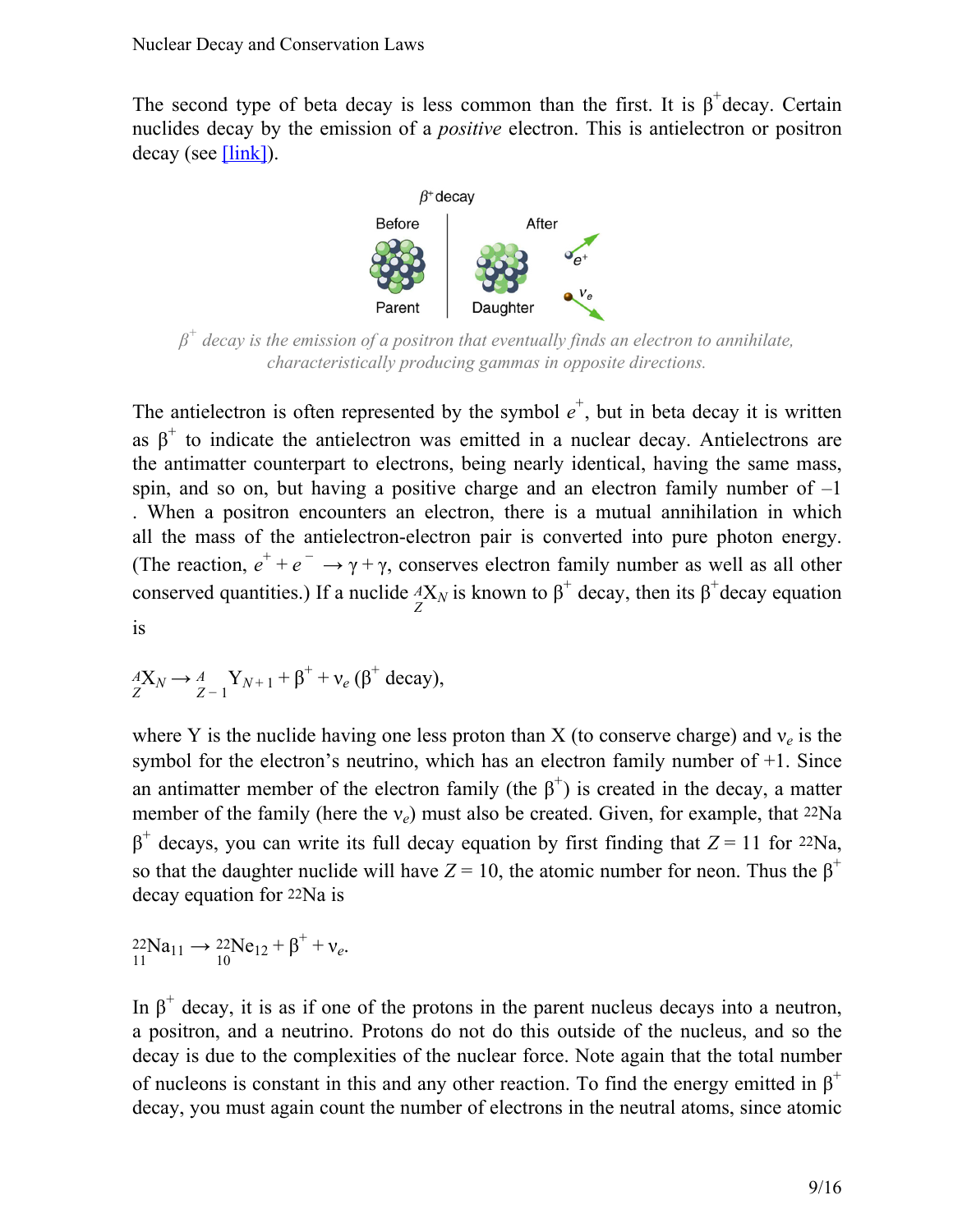masses are used. The daughter has one less electron than the parent, and one electron mass is created in the decay. Thus, in  $\beta^+$  decay,

$$
\Delta m = m(\text{parent}) - [m(\text{daughter}) + 2m_e],
$$

since we use the masses of neutral atoms.

Electron capture is the third type of beta decay. Here, a nucleus captures an inner-shell electron and undergoes a nuclear reaction that has the same effect as  $\beta^+$  decay. Electron capture is sometimes denoted by the letters EC. We know that electrons cannot reside in the nucleus, but this is a nuclear reaction that consumes the electron and occurs spontaneously only when the products have less mass than the parent plus the electron. If a nuclide  ${}_{Z}^{A}X_{N}$  is known to undergo electron capture, then its electron capture equation is

$$
\frac{dX_N}{Z} + e^- \longrightarrow \frac{A}{Z-1} Y_{N+1} + v_e
$$
 (electron capture, or EC).

Any nuclide that can  $\beta^+$  decay can also undergo electron capture (and often does both). The same conservation laws are obeyed for EC as for  $\beta^+$  decay. It is good practice to confirm these for yourself.

All forms of beta decay occur because the parent nuclide is unstable and lies outside the region of stability in the chart of nuclides. Those nuclides that have relatively more neutrons than those in the region of stability will  $\beta^-$  decay to produce a daughter with fewer neutrons, producing a daughter nearer the region of stability. Similarly, those nuclides having relatively more protons than those in the region of stability will  $\beta^$ decay or undergo electron capture to produce a daughter with fewer protons, nearer the region of stability.

#### **Gamma Decay**

Gamma decay is the simplest form of nuclear decay—it is the emission of energetic photons by nuclei left in an excited state by some earlier process. Protons and neutrons in an excited nucleus are in higher orbitals, and they fall to lower levels by photon emission (analogous to electrons in excited atoms). Nuclear excited states have lifetimes typically of only about  $10^{-14}$  s, an indication of the great strength of the forces pulling the nucleons to lower states. The  $\gamma$  decay equation is simply

$$
A_{Z}^{*}X_{N}^{*} \to A_{Z}^{*}X_{N} + \gamma_{1} + \gamma_{2} + \cdots \quad (\gamma \text{ decay})
$$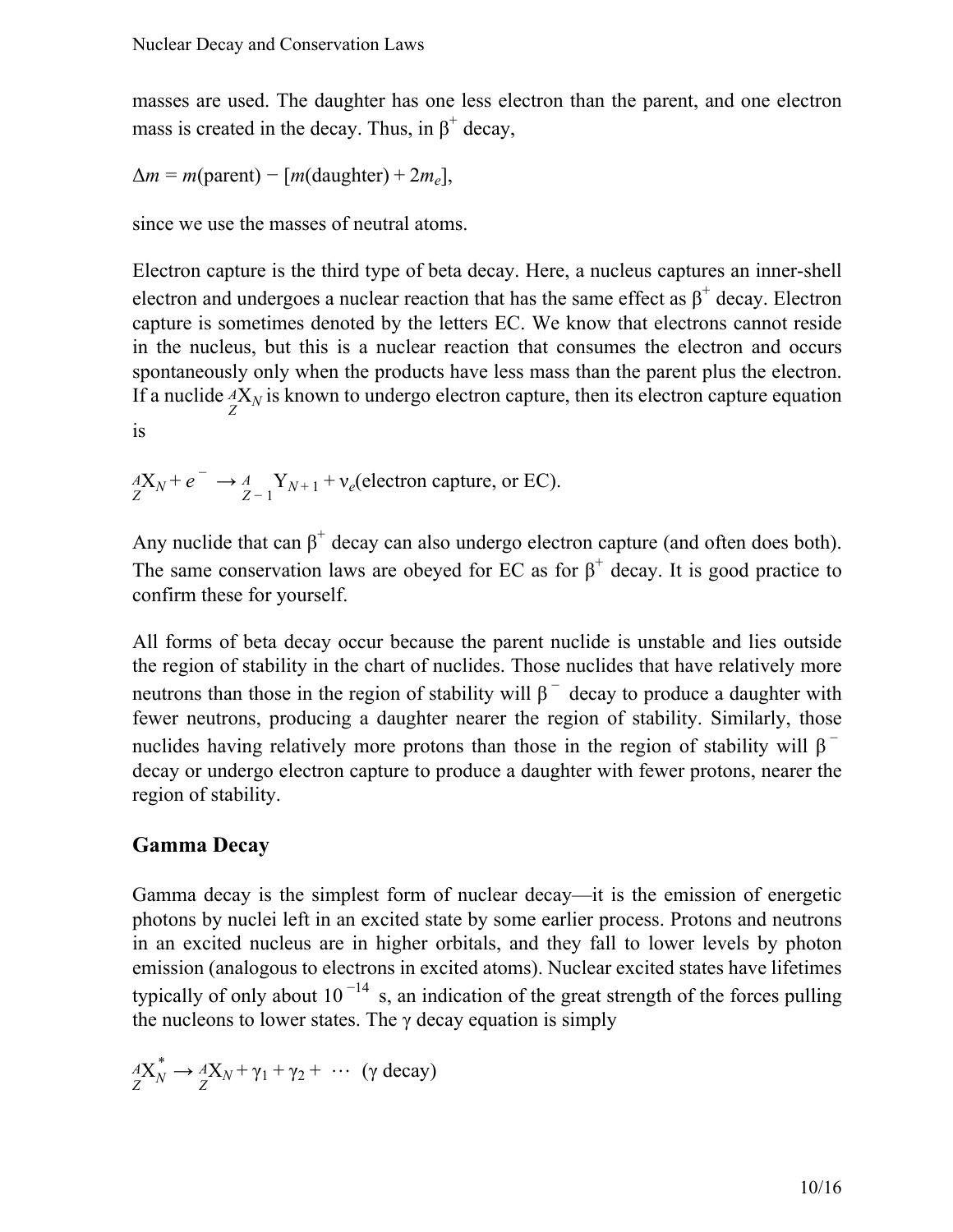where the asterisk indicates the nucleus is in an excited state. There may be one or more  $γ$  s emitted, depending on how the nuclide de-excites. In radioactive decay,  $γ$  emission is common and is preceded by γ or β decay. For example, when <sup>60</sup>Co  $\beta^-$  decays, it most often leaves the daughter nucleus in an excited state, written 60Ni\*. Then the nickel nucleus quickly γ decays by the emission of two penetrating  $\gamma$  s:

 $60Ni^* \rightarrow 60Ni + \gamma_1 + \gamma_2$ .

These are called cobalt  $\gamma$  rays, although they come from nickel—they are used for cancer therapy, for example. It is again constructive to verify the conservation laws for gamma decay. Finally, since  $\gamma$  decay does not change the nuclide to another species, it is not prominently featured in charts of decay series, such as that in [\[link\]](#page-1-0).

There are other types of nuclear decay, but they occur less commonly than  $\alpha$ ,  $\beta$ , and  $\gamma$ decay. Spontaneous fission is the most important of the other forms of nuclear decay because of its applications in nuclear power and weapons. It is covered in the next chapter.

# **Section Summary**

- When a parent nucleus decays, it produces a daughter nucleus following rules and conservation laws. There are three major types of nuclear decay, called alpha  $(\alpha)$ , beta  $(\beta)$ , and gamma  $(\gamma)$ . The  $\alpha$  decay equation is  $\frac{dX_N}{dX_N}$   $\to \frac{A-4Y_{N-2}+4He_2}{2}.$
- Nuclear decay releases an amount of energy *E* related to the mass destroyed Δ*m* by

 $E = (\Delta m)c^2$ .

• There are three forms of beta decay. The  $\beta^-$  decay equation is

$$
\underset{Z}{\overset{A}{\longrightarrow}} X_N \longrightarrow \underset{Z+1}{\overset{A}{\longrightarrow}} Y_{N-1} + \beta^- + \underset{V_e}{\overset{-}{\longrightarrow}}.
$$

- The  $\beta^+$  decay equation is  $\frac{dX_N}{dX_N} \to \frac{A}{Z-1} Y_{N+1} + \beta^+ + v_e.$
- The electron capture equation is

$$
\underset{Z}{A}\mathbf{X}_N + e^- \rightarrow \underset{Z-1}{A} \mathbf{Y}_{N+1} + \mathbf{v}_e.
$$

•  $\beta$ <sup>-</sup> is an electron,  $\beta$ <sup>+</sup> is an antielectron or positron,  $v_e$  represents an electron's

neutrino, and  $v_e$  is an electron's antineutrino. In addition to all previously known conservation laws, two new ones arise— conservation of electron family number and conservation of the total number of nucleons. The  $\gamma$  decay equation is

$$
A_{Z}^{\prime X} \rightarrow A_{Z}^{\prime X} X_N + \gamma_1 + \gamma_2 + \cdots
$$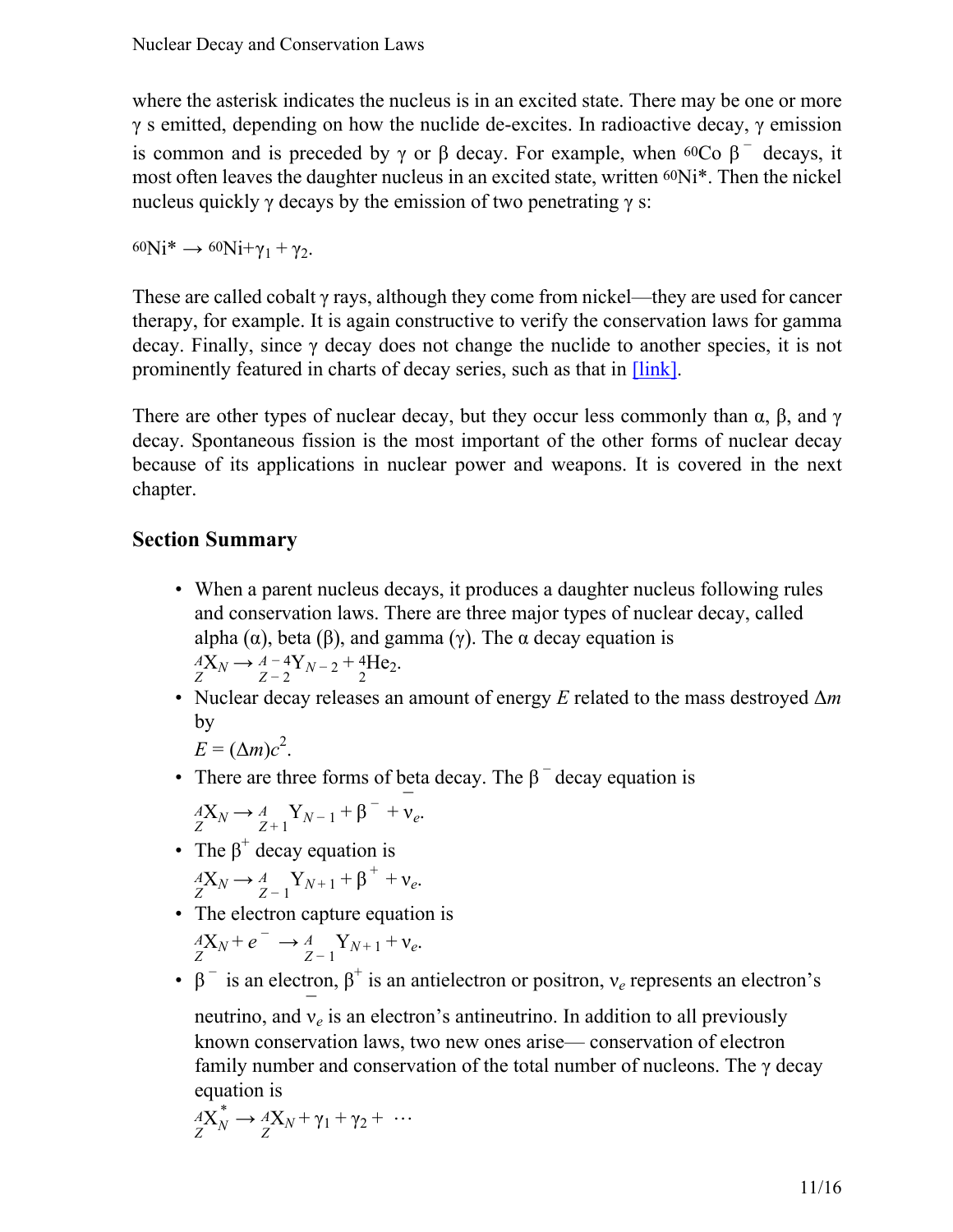$\gamma$  is a high-energy photon originating in a nucleus.

# **Conceptual Questions**

Star Trek fans have often heard the term "antimatter drive." Describe how you could use a magnetic field to trap antimatter, such as produced by nuclear decay, and later combine it with matter to produce energy. Be specific about the type of antimatter, the need for vacuum storage, and the fraction of matter converted into energy.

What conservation law requires an electron's neutrino to be produced in electron capture? Note that the electron no longer exists after it is captured by the nucleus.

Neutrinos are experimentally determined to have an extremely small mass. Huge numbers of neutrinos are created in a supernova at the same time as massive amounts of light are first produced. When the 1987A supernova occurred in the Large Magellanic Cloud, visible primarily in the Southern Hemisphere and some 100,000 light-years away from Earth, neutrinos from the explosion were observed at about the same time as the light from the blast. How could the relative arrival times of neutrinos and light be used to place limits on the mass of neutrinos?

What do the three types of beta decay have in common that is distinctly different from alpha decay?

# **Problems & Exercises**

In the following eight problems, write the complete decay equation for the given nuclide in the complete  ${}_{Z}^{A}X_N$  notation. Refer to the periodic table for values of *Z*.

 $β$ <sup>-</sup> decay of <sup>3</sup>H (tritium), a manufactured isotope of hydrogen used in some digital watch displays, and manufactured primarily for use in hydrogen bombs.

 ${}_{1}^{3}\text{H}_{2} \rightarrow {}_{2}^{3}\text{He}_{1} + \beta^{-} + \overline{v}_{e}$ 

 $β$ <sup>-</sup> decay of <sup>40</sup>K, a naturally occurring rare isotope of potassium responsible for some of our exposure to background radiation.

 $β<sup>+</sup> decay of 50Mn.$  ${}_{25}^{50}M_{25}$  →  ${}_{24}^{50}Cr_{26} + β^+ + v_e$  $β<sup>+</sup> decay of 52Fe.$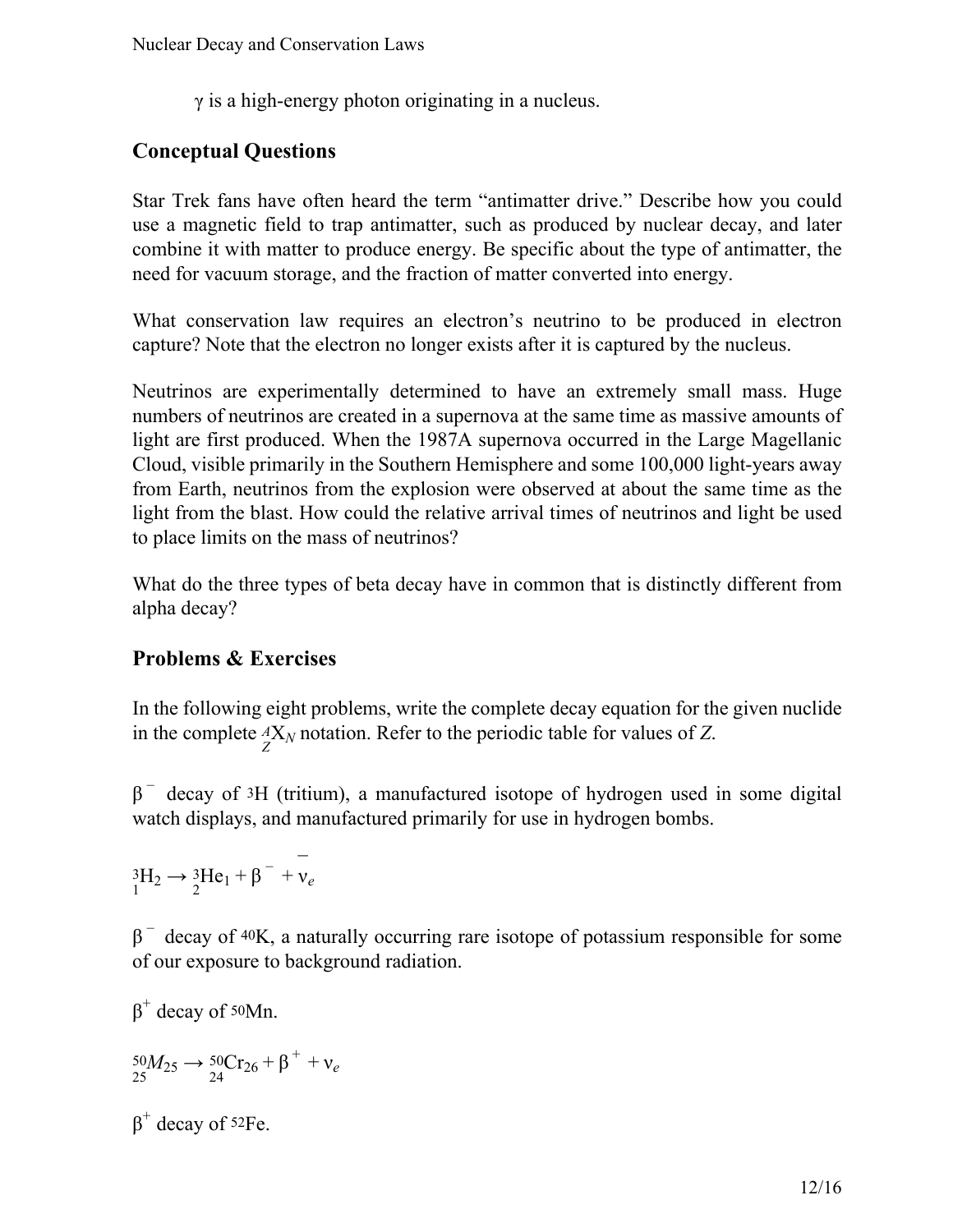Electron capture by 7Be.

 ${}^{7}_{4}Be_{3}+e^{-} \rightarrow {}^{7}_{3}Li_{4}+v_{e}$ 

Electron capture by 106In.

α decay of 210Po, the isotope of polonium in the decay series of 238U that was discovered by the Curies. A favorite isotope in physics labs, since it has a short half-life and decays to a stable nuclide.

 ${}^{210}P_{0126} \rightarrow {}^{206}P_{124} + {}^{4}_{2}He_{2}$ <br>84

 $\alpha$  decay of 226Ra, another isotope in the decay series of 238U, first recognized as a new element by the Curies. Poses special problems because its daughter is a radioactive noble gas.

In the following four problems, identify the parent nuclide and write the complete decay equation in the  ${}^{A}_{Z}X_N$  notation. Refer to the periodic table for values of *Z*.

 $\beta$ <sup>-</sup> decay producing <sup>137</sup>Ba. The parent nuclide is a major waste product of reactors and has chemistry similar to potassium and sodium, resulting in its concentration in your cells if ingested.

$$
{}_{55}^{137}\text{Cs}_{82} \rightarrow {}_{56}^{137}\text{Ba}_{81} + \beta^- + \bar{v}_e
$$

 $β$ <sup>-</sup> decay producing 90Y. The parent nuclide is a major waste product of reactors and has chemistry similar to calcium, so that it is concentrated in bones if ingested (90Y is also radioactive.)

α decay producing 228Ra. The parent nuclide is nearly 100% of the natural element and is found in gas lantern mantles and in metal alloys used in jets (228Ra is also radioactive).

 $^{232}\text{Th}_{142} \rightarrow ^{228}\text{Ra}_{140} + ^{4}\text{He}_2$ <br>90

α decay producing 208Pb. The parent nuclide is in the decay series produced by 232Th, the only naturally occurring isotope of thorium.

When an electron and positron annihilate, both their masses are destroyed, creating two equal energy photons to preserve momentum. (a) Confirm that the annihilation equation  $e^+ + e^- \rightarrow \gamma + \gamma$  conserves charge, electron family number, and total number of nucleons. To do this, identify the values of each before and after the annihilation. (b)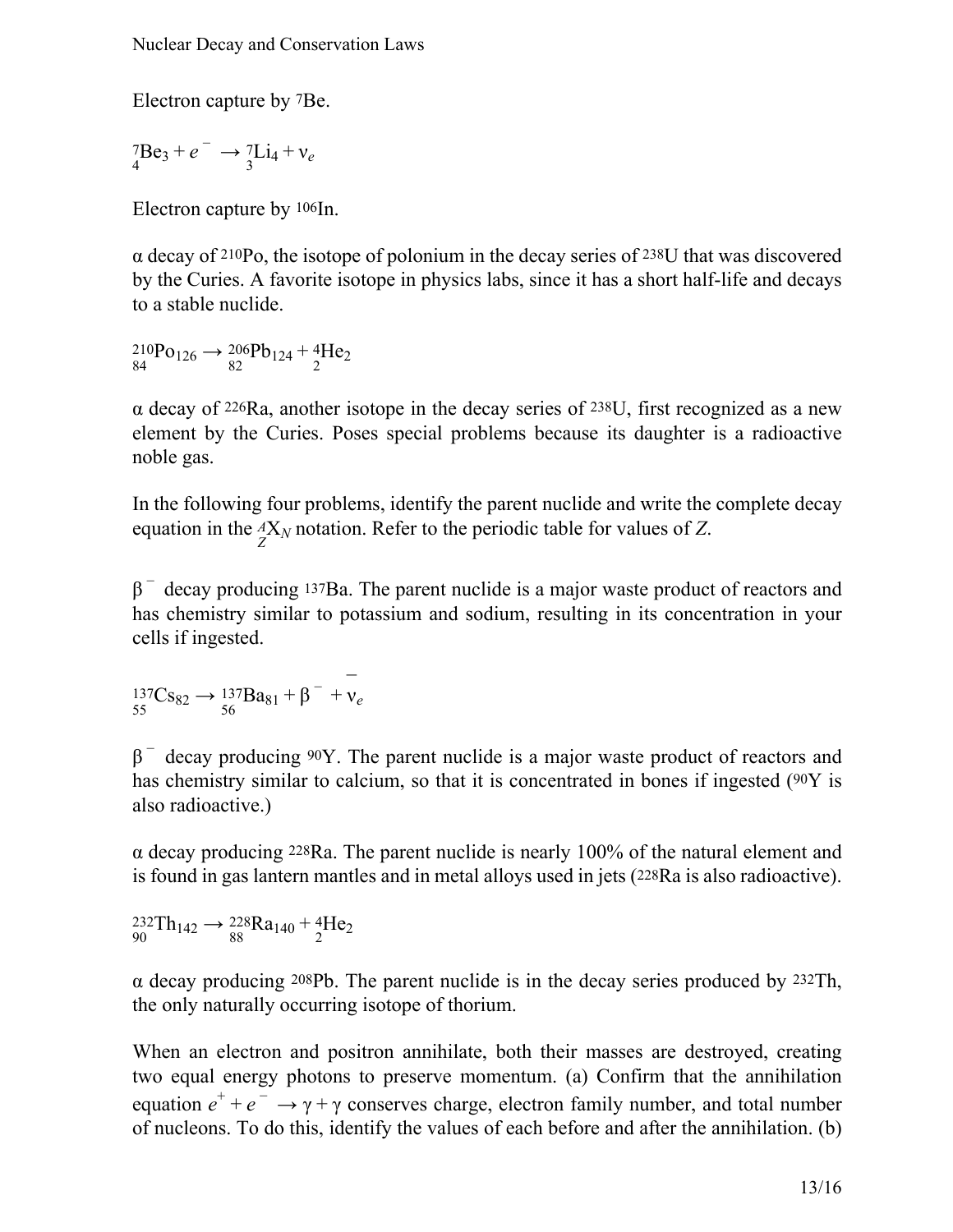Find the energy of each γ ray, assuming the electron and positron are initially nearly at rest. (c) Explain why the two γ rays travel in exactly opposite directions if the center of mass of the electron-positron system is initially at rest.

(a) charge: $(+1) + (-1) = 0$ ; electron family number:  $(+1) + (-1) = 0$ ;  $A: 0 + 0 = 0$ 

(b) 0.511 MeV

(c) The two γ rays must travel in exactly opposite directions in order to conserve momentum, since initially there is zero momentum if the center of mass is initially at rest.

Confirm that charge, electron family number, and the total number of nucleons are all conserved by the rule for  $\alpha$  decay given in the equation  ${}_{Z}^{A}X_{N} \rightarrow {}_{Z-2}^{A-4}Y_{N-2} + {}_{2}^{4}He_{2}$ . To do this, identify the values of each before and after the decay.

Confirm that charge, electron family number, and the total number of nucleons are all conserved by the rule for  $\beta^-$  decay given in the equation  ${}^A_XX_N \to {}^A_{Z+1}Y_{N-1} + \beta^- + \bar{V}_e$ . To do this, identify the values of each before and after the decay.

 $Z = (Z + 1) - 1$ ;  $A = A$ ; efn :  $0 = (+1) + (-1)$ 

Confirm that charge, electron family number, and the total number of nucleons are all conserved by the rule for  $\beta^-$  decay given in the equation  $\frac{dX_N}{dX_N} \to \frac{A}{Z-1} Y_{N-1} + \beta^- + v_e$ . To do this, identify the values of each before and after the decay.

Confirm that charge, electron family number, and the total number of nucleons are all conserved by the rule for electron capture given in the equation  $\frac{dX_N}{dz} + e^- \rightarrow \frac{A}{Z-1} Y_{N+1} + v_e$ . To do this, identify the values of each before and after the capture.

 $Z - 1 = Z - 1$ ;  $A = A$ ; efn :(+1) = (+1)

A rare decay mode has been observed in which 222Ra emits a 14C nucleus. (a) The decay equation is <sup>222</sup>Ra  $\rightarrow$ <sup>*A*</sup> X<sup>+14</sup>C. Identify the nuclide *A*X. (b) Find the energy emitted in the decay. The mass of 222Ra is 222.015353 u.

(a) Write the complete α decay equation for 226Ra.

(b) Find the energy released in the decay.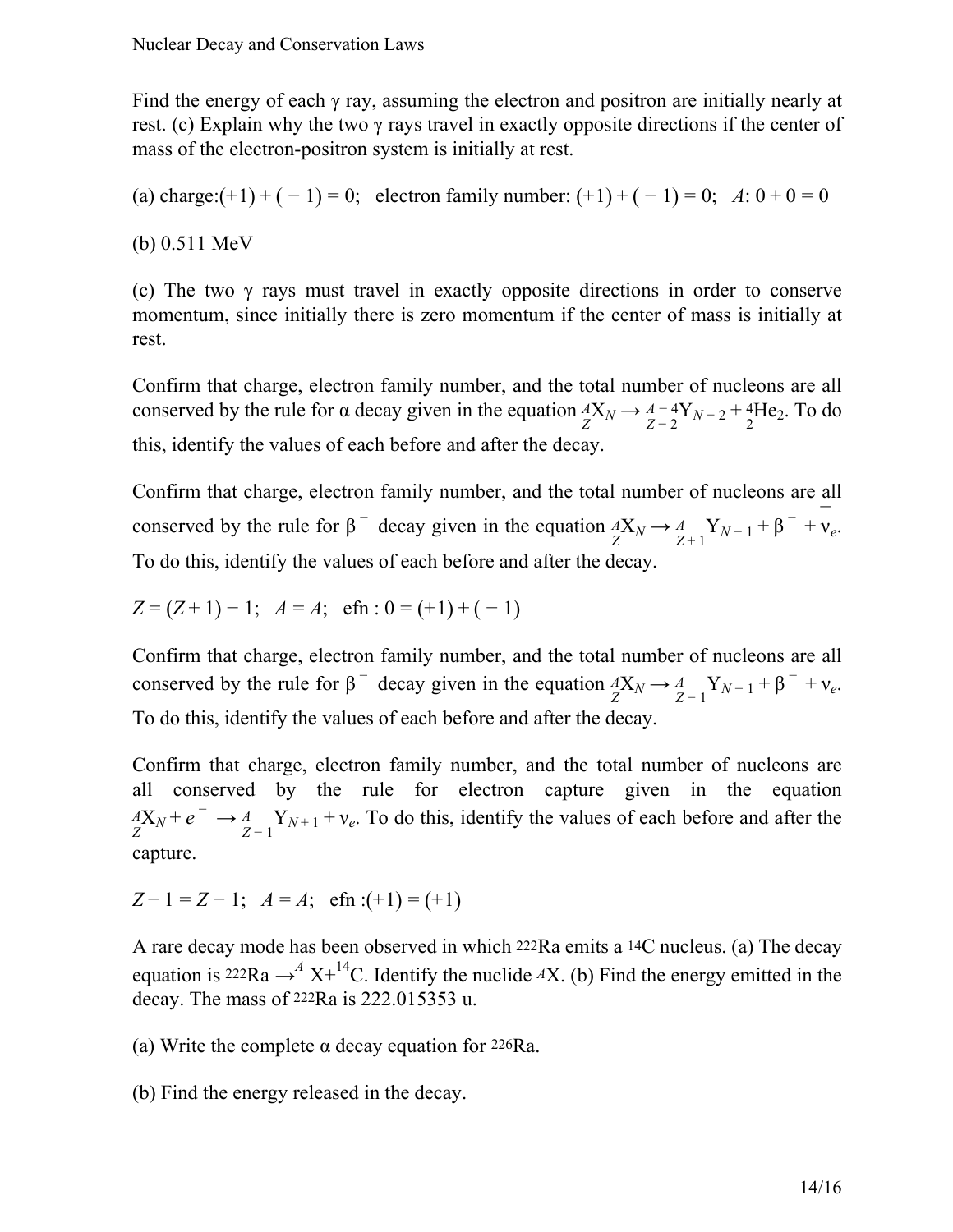Nuclear Decay and Conservation Laws

(a)  ${}^{226}_{88}Ra_{138} \rightarrow {}^{222}_{86}Rn_{136} + {}^{4}_{2}He_{2}$ 

(b) 4.87 MeV

(a) Write the complete  $\alpha$  decay equation for 249Cf.

(b) Find the energy released in the decay.

(a) Write the complete  $\beta^-$  decay equation for the neutron. (b) Find the energy released in the decay.

(a) n → p+β<sup>-</sup> +  $\frac{1}{v_e}$ 

(b) ) 0.783 MeV

(a) Write the complete  $\beta^-$  decay equation for 90Sr, a major waste product of nuclear reactors. (b) Find the energy released in the decay.

Calculate the energy released in the  $\beta^+$  decay of <sup>22</sup>Na, the equation for which is given in the text. The masses of 22Na and 22Ne are 21.994434 and 21.991383 u, respectively.

1.82 MeV

(a) Write the complete  $\beta^+$  decay equation for <sup>11</sup>C.

(b) Calculate the energy released in the decay. The masses of 11C and 11B are 11.011433 and 11.009305 u, respectively.

(a) Calculate the energy released in the  $\alpha$  decay of 238U.

(b) What fraction of the mass of a single 238U is destroyed in the decay? The mass of 234Th is 234.043593 u.

(c) Although the fractional mass loss is large for a single nucleus, it is difficult to observe for an entire macroscopic sample of uranium. Why is this?

(a) 4.274 MeV

(b)  $1.927 \times 10^{-5}$ 

(c) Since U-238 is a slowly decaying substance, only a very small number of nuclei decay on human timescales; therefore, although those nuclei that decay lose a noticeable